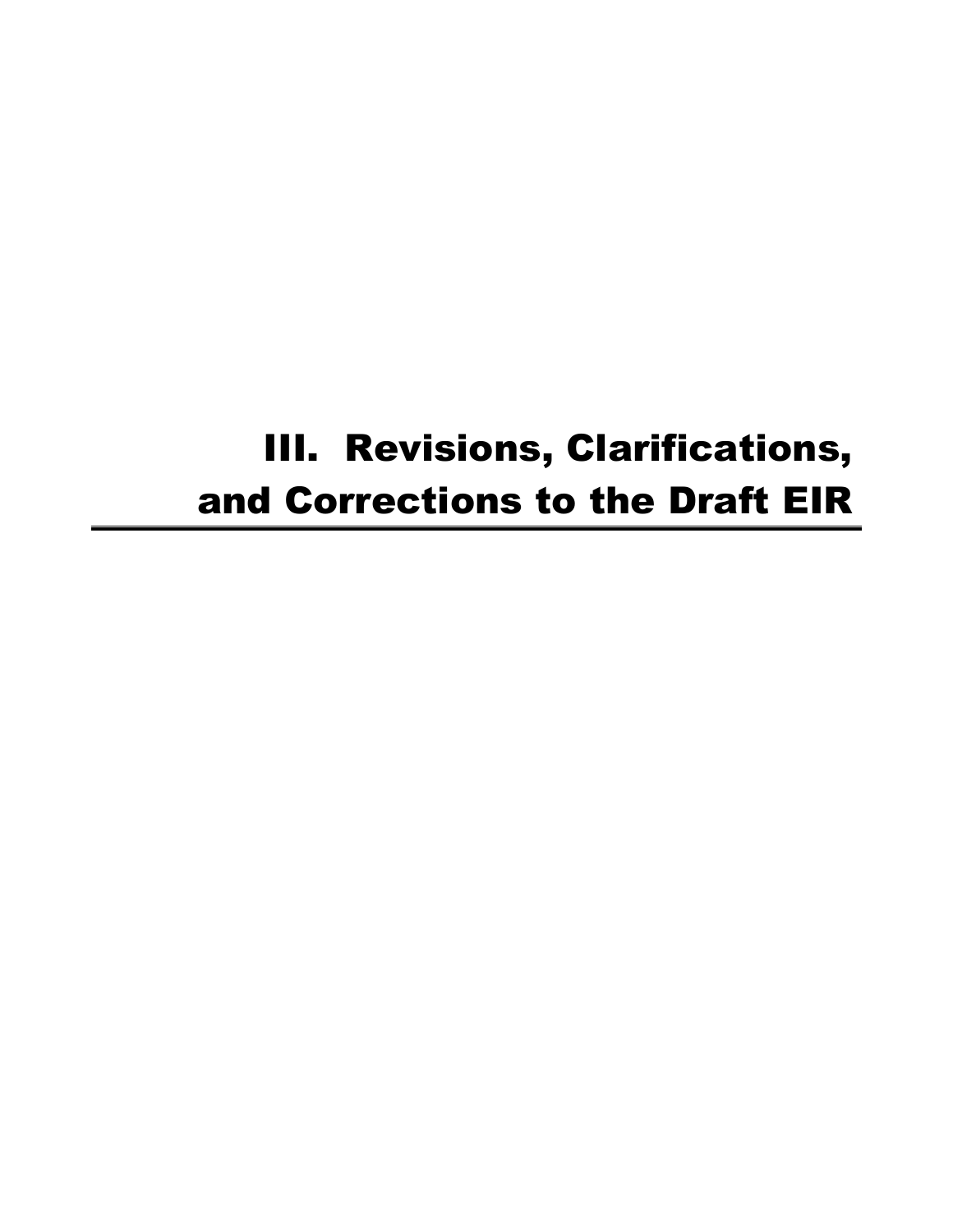# III. Revisions, Clarifications, and Corrections to the Draft EIR

This section of the Final EIR provides changes to the Draft EIR that have been made to revise, clarify, or correct the environmental impact analysis for the Our Lady of Mt. Lebanon Project (the Project). Such changes are a result of public and agency comments received in response to the Draft EIR and/or additional information that has become available since publication of the Draft EIR. The changes described in this section do not result in the Project creating any new or increased significant environmental impacts.

This section is divided into two parts: Section III.A, Corrections and Additions to Draft EIR Sections and Appendices; and Section III.B, Effect of Corrections and Revisions.

# **A. Corrections and Additions to Draft EIR Sections and Appendices**

Additional changes have been made to the Draft EIR as a result of public and agency comments received in response to the Draft EIR and/or new information that has become available since publication of the Draft EIR. Deletions are shown in strikethrough text and additions are shown in underlined text. Such changes are presented by EIR section.

#### **I. Executive Summary**

Section I, Executive Summary, page I-17, add the following after Project Design Feature NOI-PDF-5:

> **Project Design Feature NOI-PDF-6:** In the event of nighttime construction activities associated with the concrete mat foundation pour, notification will be provided to affected noise sensitive receptors and all parties who will experience noise levels in excess of the allowable limits for the specified land use within 200 feet of the Project Site. Notification will include the duration and hours of operation of the nighttime construction activities associated with the concrete mat foundation pour.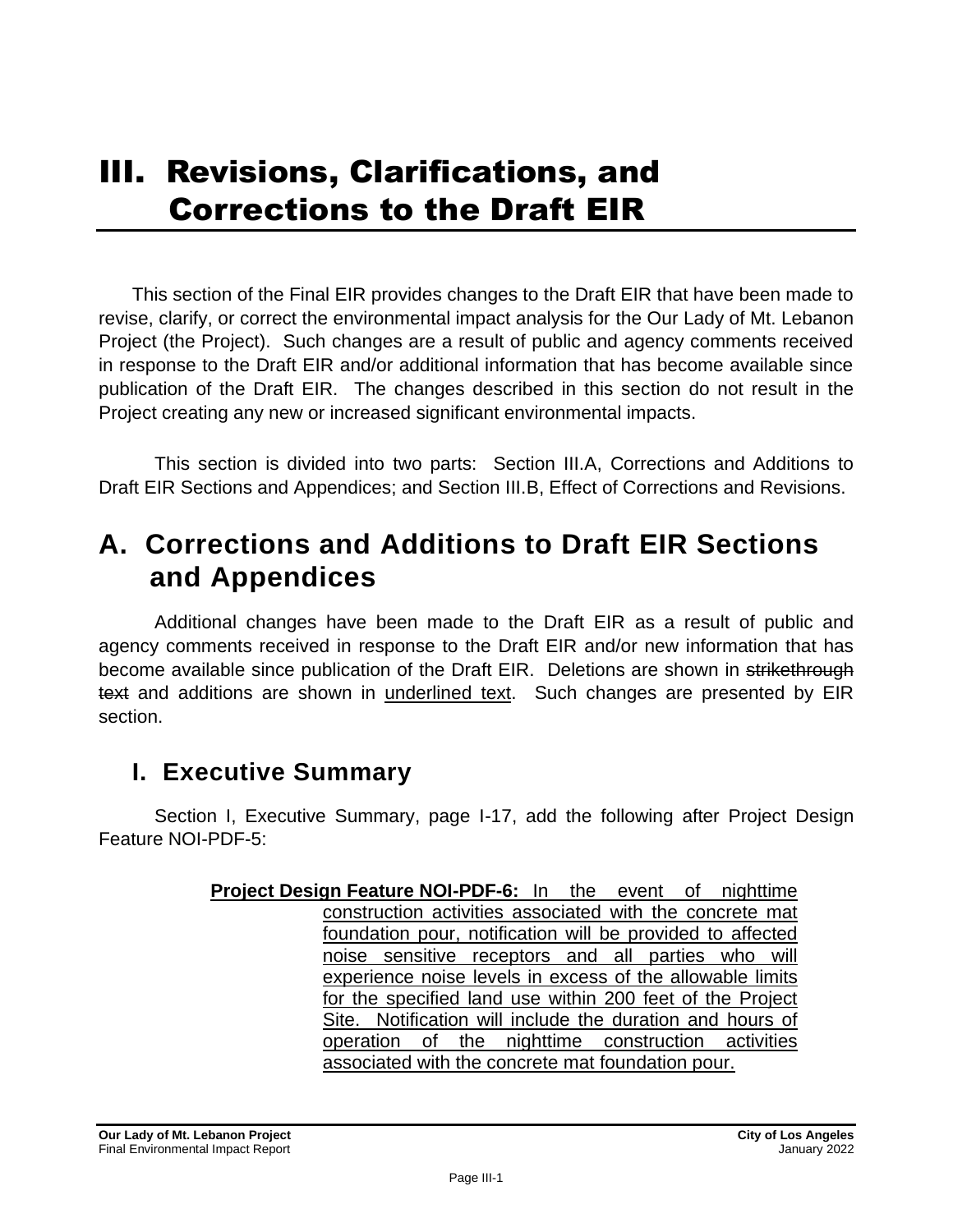Section I, Executive Summary, page I-18, add a header for Utilities and Service Systems—Water Supply and Infrastructure and Project Design Feature WAT-PDF-1 immediately above "10. Mitigation Measures":

#### **f. Utilities and Service Systems—Water Supply and Infrastructure**

- **Project Design Feature WAT-PDF-1:** The Project design shall incorporate the following water conservation features to support water conservation, in addition to those measures required by the City's current codes and ordinances:
	- High-Efficiency Toilets with a flush volume of 1.0 gallon per flush.
	- Showerheads with a flow rate of 1.5 gallons per minute.
	- High-efficiency Energy Star–rated residential and commercial clothes washers.
	- High-efficiency Energy Star–rated residential dishwashers, should dishwashers be provided.
	- Domestic Water Heating System located in close proximity of point(s) of use.
	- Drip/Subsurface Irrigation (Micro-Irrigation).
	- Proper Hydro-Zoning/Zoned Irrigation (groups plants with similar water requirements together).
	- Drought-Tolerant Plants.

Section I, Executive Summary, page I-18 to I-19, revise Mitigation Measure NOI-MM-1 as follows:

> **Mitigation Measure NOI-MM-1:** Temporary and impermeable sound barriers shall be erected at the locations listed below. At plan check, building plans shall include documentation prepared by a noise consultant verifying compliance with this measure. Documentation shall include a site plan showing the locations of the construction sound barriers, including their length and height, as required to provide the specified noise reduction, as well as a designated noise disturbance coordinator for responding to any complaints related to construction noise.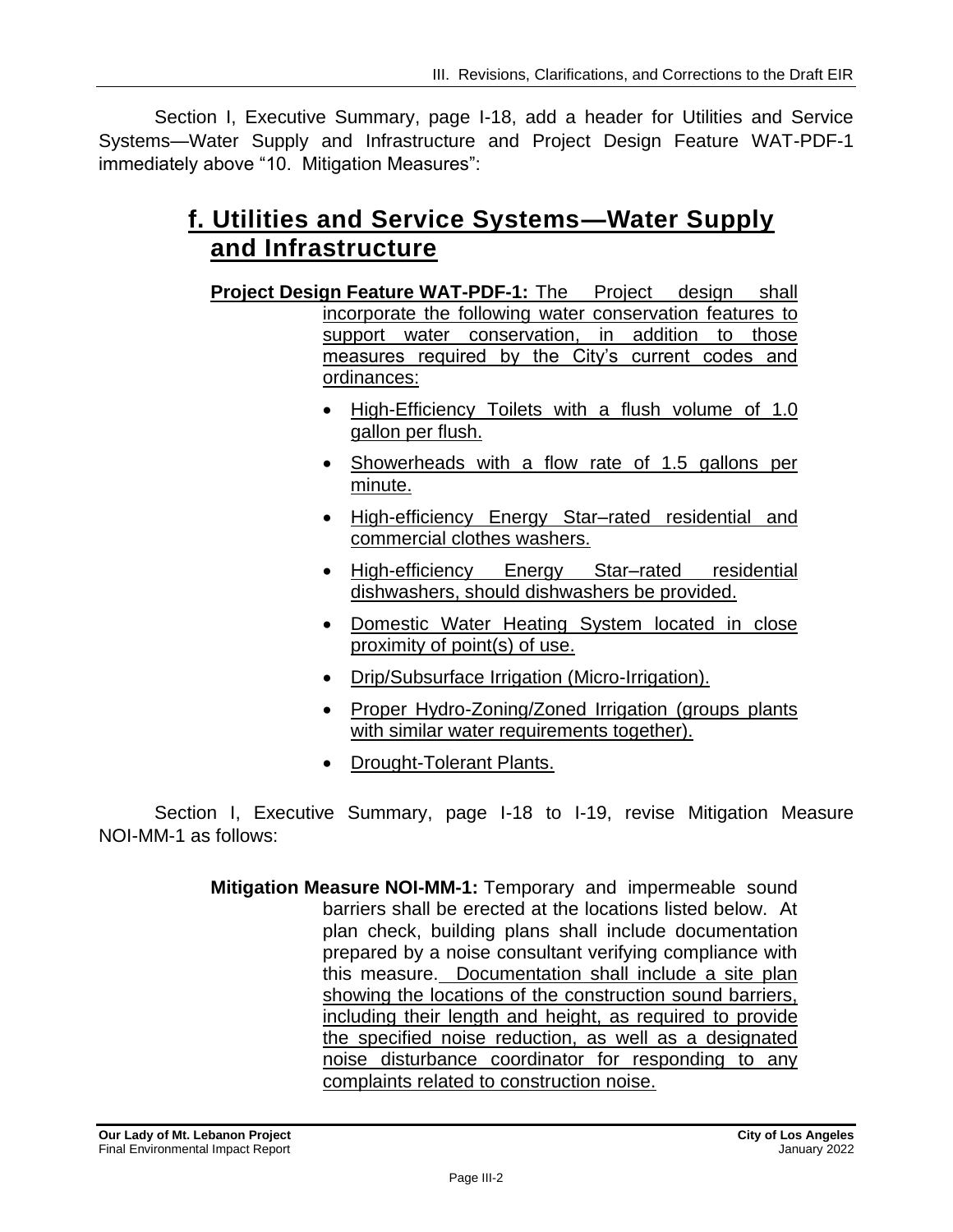- Along the northern property line of the Project Site between the construction areas and the residential use across the alley (receptor location R1). The temporary sound barrier shall be designed to provide a minimum 15-dBA noise reduction at the ground level of the residential use (receptor location R1).
- Along the western property line of the Project Site between the construction areas and residential use at the west side of Holt Avenue (receptor location R2). The temporary sound barrier shall be designed to provide a minimum 15-dBA noise reduction at the ground level of receptor location R2.
- Along the southern property line of the Project Site between the construction areas and residential use on the south side of Burton Way (receptor location R3). The temporary sound barrier shall be designed to provide a minimum 7-dBA noise reduction at the ground level of receptor location R3.

# **II. Project Description**

Section II, Project Description, page II-2, revise the second and third sentences of the last paragraph as follows:

The Los Angeles County Metropolitan Transit Authority (Metro) provides rapid bus service on Line 705, which runs from West Hollywood along La Cienega Boulevard and Vernon Avenue through Mid-City and South Los Angeles to Vernon. Metro also provides local bus services on Line 105, which has the same route as Rapid Line 705.

Section II, Project Description, page II-26, revise the final two sentences of the first paragraph as follows:

The haul route from the Project Site is anticipated to include Burton Way, Robertson Boulevard, Wilshire Boulevard, La Cienega Boulevard, I-10, and South Vincent Avenue. Incoming haul trucks are anticipated to access the Project Site from South Vincent Avenue, I-10, Venice Boulevard, Cadillac Avenue, La Cienega Boulevard, Wilshire Boulevard, South San Vicente Boulevard, and Burton Way. Construction delivery/haul trucks would travel on truck routes between the Project Site and the Santa Monica Freeway (I-10). Incoming haul trucks are anticipated to access the Project Site from I-10 (westbound) via Venice Boulevard, Cadillac Avenue, La Cienega Boulevard,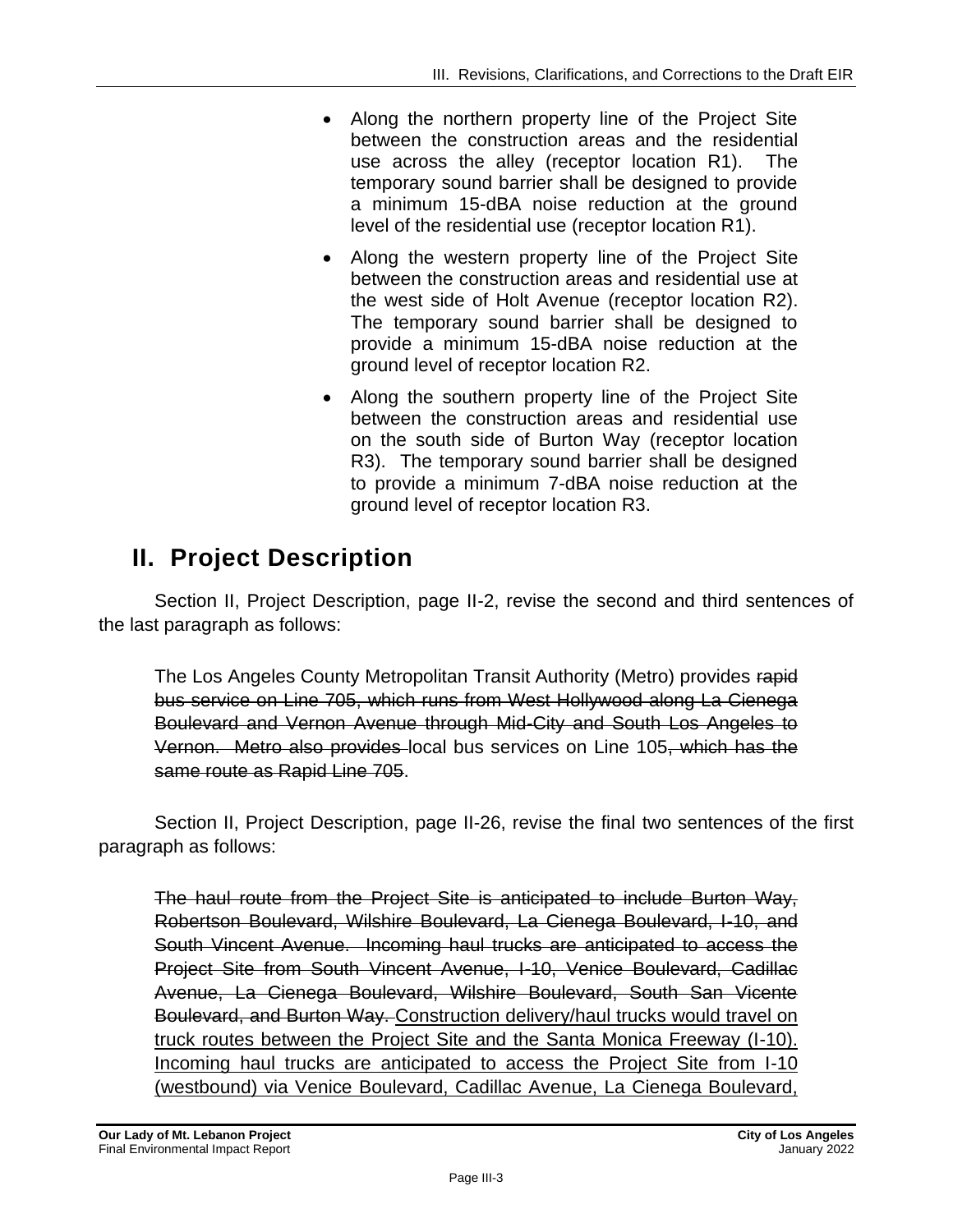South San Vicente Boulevard, and Burton Way. Outgoing trucks would utilize Burton Way, Holt Avenue, 3rd Street, and La Cienega Boulevard to the I-10 on-ramps.

#### **III. Environmental Setting**

No corrections or additions have been made to this section of the Draft EIR.

#### **IV.A. Air Quality**

Section IV.A, Air Quality, page IV.A-51, revise the first sentence of the third paragraph as follows:

Metro local bus lines, including local and rapid lines, as well as LADOT's Commuter Express lines, run along La Cienega, San Vicente and Pico Boulevards.

Section IV.A, Air Quality, page IV.A-59, revise footnote a of Table IV.A-7 as follows:

# **IV.B. Cultural Resources**

No corrections or additions have been made to this section of the Draft EIR.

## **IV.C. Greenhouse Gas Emissions**

Section IV.C, Greenhouse Gas Emissions, page IV.C-55, revise the consistency analysis for "By 2019, adjust performance measures used to select and design transportation facilities" as follows:

**No Conflict.** The Project would not involve construction of transportation facilities. However, the Project Site is located within  $-0.25$  mile of the Metro Rapid stop at the La Cienega Boulevard and 3rd Street intersection a Transit Priority Area, as defined by City Zoning Information File No. 2452, as well as a SCAG-designated HQTA. The Project benefits from these bus stops by encouraging use of its location near mass transit resulting in a reduction of Project-related vehicle trips to and from the Project Site.

*<sup>a</sup> The CalEEMod model printout sheets and/or calculation worksheets are presented in Appendix B (CalEEMod Output) to this Draft EIR. The table reflects net emissions (i.e., Project emissions less existing emissions) Project operational emissions conservatively do not include a credit for existing land uses.*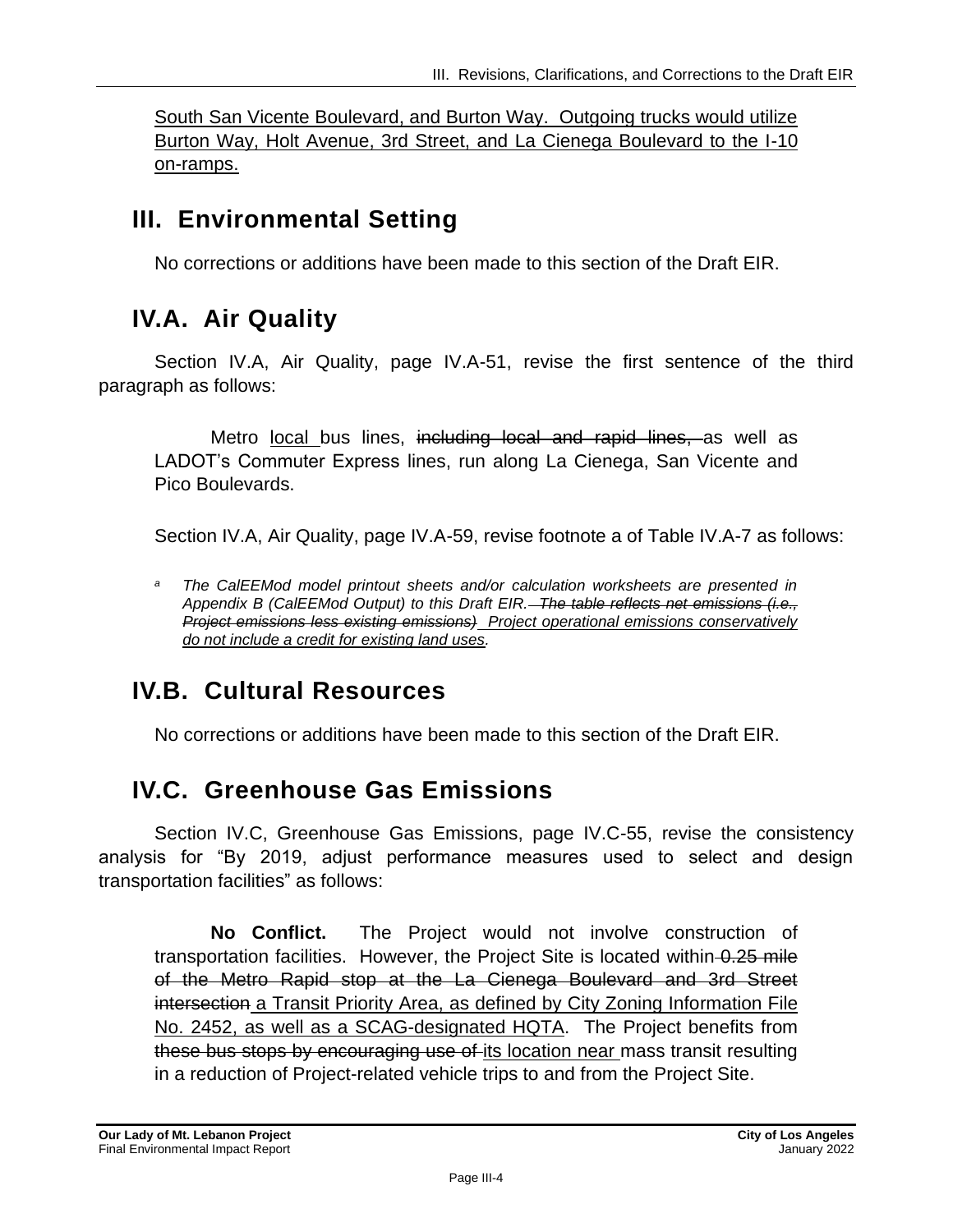Section IV.C, Greenhouse Gas Emissions, page IV.C-60, revise the fourth sentence of the second full paragraph as follows:

Specifically, Metro local bus lines, including local and rapid lines, as well as Los Angeles Department of Transportation's (LADOT's) Commuter Express lines, run along La Cienega, San Vicente and Pico Boulevards.

## **IV.D. Energy**

No corrections or additions have been made to this section of the Draft EIR.

#### **IV.E. Hazards and Hazardous Materials**

Section IV.E, Hazards and Hazardous Materials, page IV.E-12, revise the fifth sentence of the second paragraph and its accompanying footnote as follows:

In accordance with these legal requirements, dewatering, treatment, and disposal of groundwater encountered during construction activities would be conducted in accordance with the LARWQCB's Waste Discharge Requirements for Discharges of Groundwater from Construction and Project Dewatering to Surface Waters in Coastal Watersheds of Los Angeles and Ventura Counties, pursuant to adopted Order No. R4-2013-0095, R4-2018- 0125, or any other appropriate WDR permit identified by the LARWQCB. $6$ 

*<sup>6</sup> Los Angeles Regional Water Quality Control Board, Order No. R4-2013-0095 R4-2018- 0125, Waste Discharge Requirements for Discharges of Groundwater from Construction and Project Dewatering to Surface Waters in Coastal Watersheds of Los Angeles and Ventura Counties, June 6, 2013 adopted September 13, 2018.*

# **IV.F. Land Use**

Section IV.F, Land Use, page IV.F-18, revise the third sentence of the last paragraph as follows:

In particular, public transit options within close proximity to the Project Site include: a bus stop approximately 720 feet from the Project Site at the intersection of Third Street and La Cienega Boulevard, which provides service on Metro Rapid Line 705, and Metro lines 105, 16, 316, 17, and 218; a bus stop approximately 450 feet from the Project Site at the intersection of Third Street and San Vicente Boulevard, which includes service for Metro lines 30 and 330; a bus stop approximately 250 feet from the Project Site at the intersection of Third Street and Holt Avenue which provides service on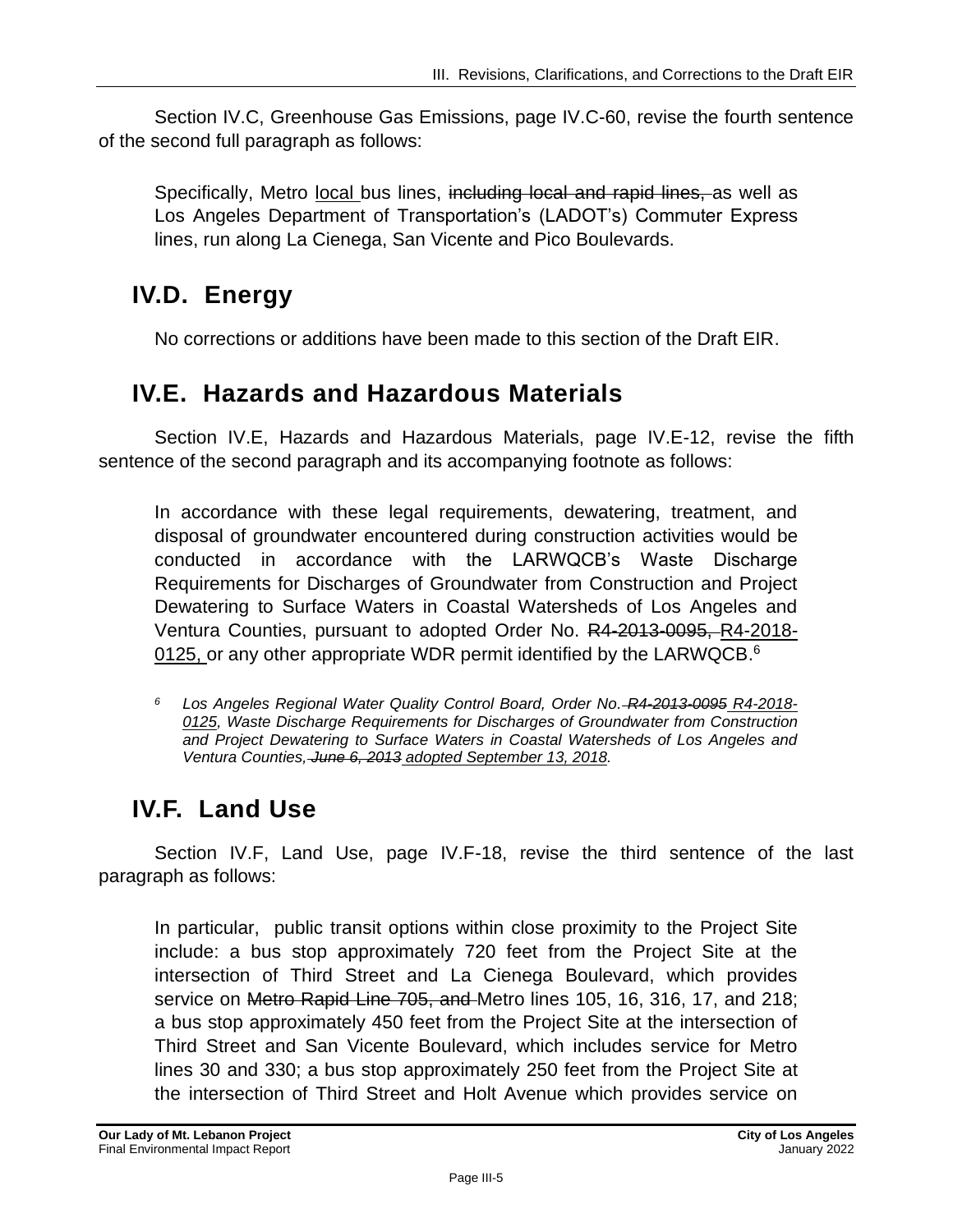LADOT's DASH Fairfax; and a bus stop approximately 1,500 feet from the Project Site on Gracie Allan Drive, approximately half-way between South Sherbourne Drive and South George Burns Road, with free local bus service on the City of West Hollywood's Cityline.

Section IV.F, Land Use, page IV.F-19, revise the third sentence of the last paragraph as follows:

In particular, public transit options within close proximity to the Project Site include: a bus stop approximately 720 feet from the Project Site at the intersection of Third Street and La Cienega Boulevard, which provides service on Metro Rapid Line 705, and Metro lines 105, 16, 316, 17, and 218; a bus stop approximately 450 feet from the Project Site at the intersection of Third Street and San Vicente Boulevard, which includes service for Metro lines 30 and 330; a bus stop approximately 250 feet from the Project Site at the intersection of Third Street and Holt Avenue which provides service on LADOT's DASH Fairfax; and a bus stop approximately 1,500 feet from the Project Site on Gracie Allan Drive, approximately half-way between South Sherbourne Drive and South George Burns Road, with free local bus service on the City of West Hollywood's Cityline.

## **IV.G. Noise**

Section IV.G, Noise, page IV.G-31, add the following after Project Design Feature NOI-PDF-5:

> **Project Design Feature NOI-PDF-6:** In the event of nighttime construction activities associated with the concrete mat foundation pour, notification will be provided to affected noise sensitive receptors and all parties who will experience noise levels in excess of the allowable limits for the specified land use within 200 feet of the Project Site. Notification will include the duration and hours of operation of the nighttime construction activities associated with the concrete mat foundation pour.

Section IV.G, Noise, page IV.G-47, revise Mitigation Measure NOI-MM-1 as follows:

**Mitigation Measure NOI-MM-1:** Temporary and impermeable sound barriers shall be erected at the locations listed below. At plan check, building plans shall include documentation prepared by a noise consultant verifying compliance with this measure. Documentation shall include a site plan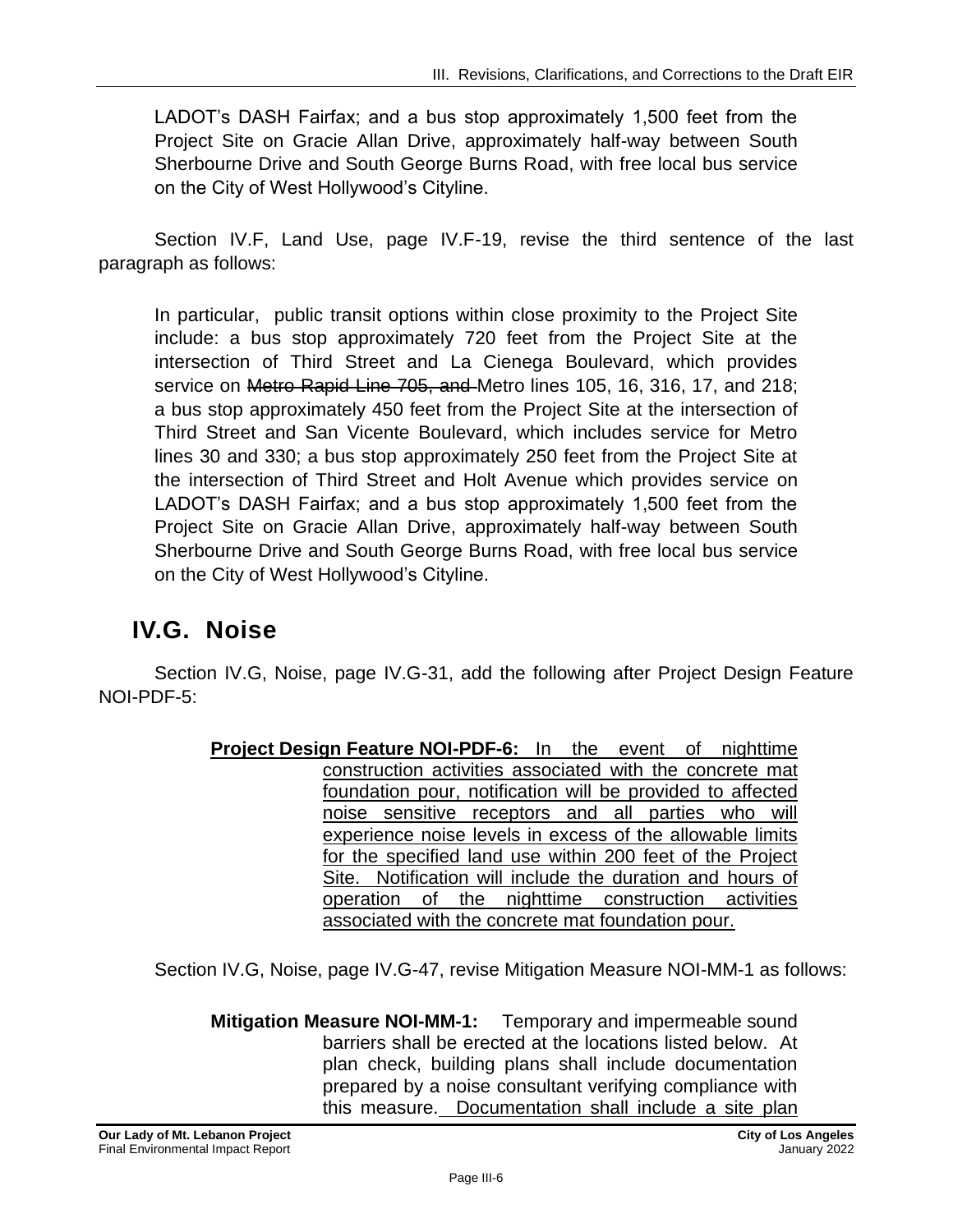showing the locations of the construction sound barriers, including their length and height, as required to provide the specified noise reduction, as well as a designated noise disturbance coordinator for responding to any complaints related to construction noise.

- Along the northern property line of the Project Site between the construction areas and the residential use across the alley (receptor location R1). The temporary sound barrier shall be designed to provide a minimum 15-dBA noise reduction at the ground level of the residential use (receptor location R1).
- Along the western property line of the Project Site between the construction areas and residential use at the west side of Holt Avenue (receptor location R2). The temporary sound barrier shall be designed to provide a minimum 15-dBA noise reduction at the ground level of receptor location R2.
- Along the southern property line of the Project Site between the construction areas and residential use on the south side of Burton Way (receptor location R3). The temporary sound barrier shall be designed to provide a minimum 7-dBA noise reduction at the ground level of receptor location R3.

Section IV.G, Noise, page IV.G-49, replace Table IV.G-21 with Revised Table IV.G-21 on page III-8: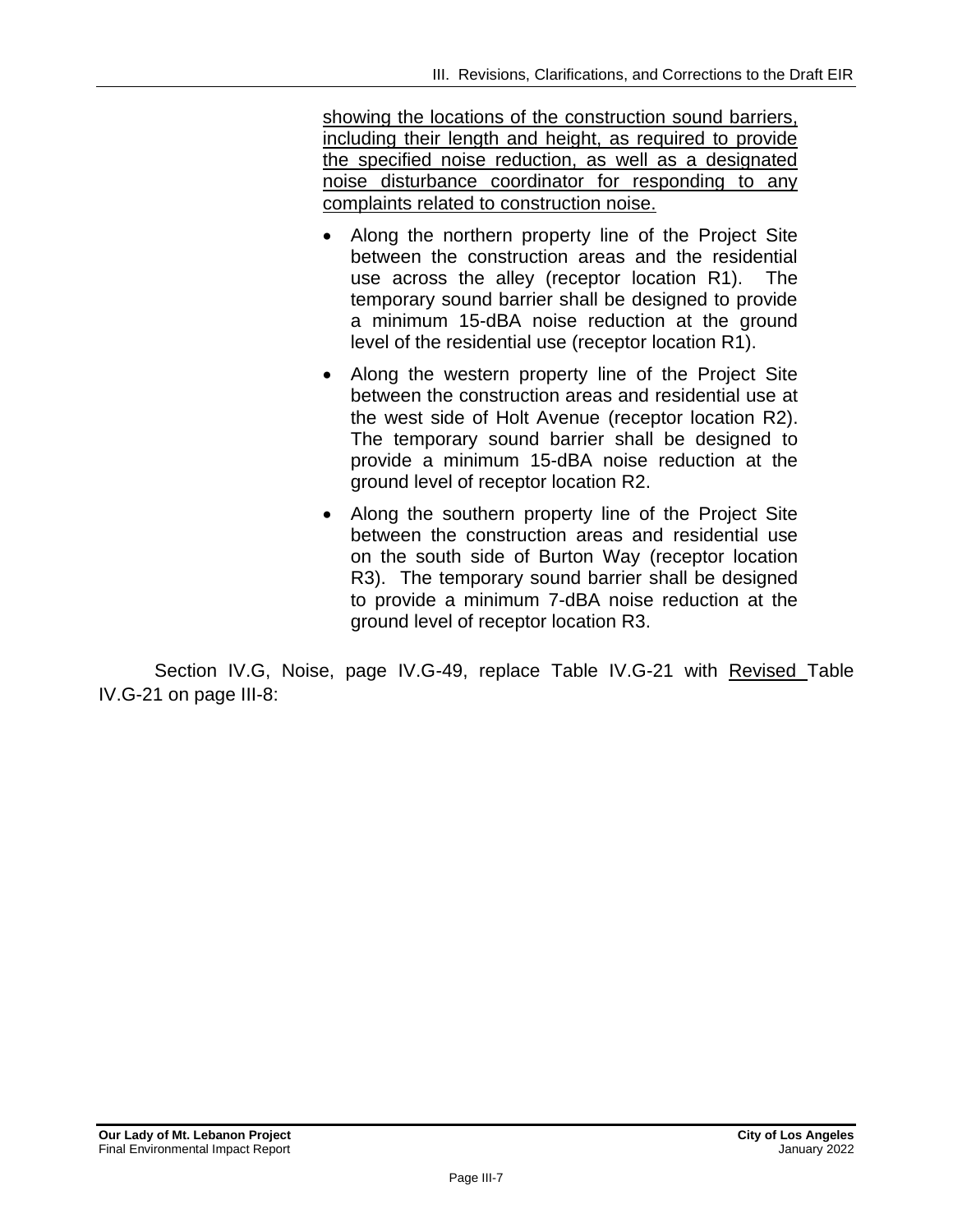|                                         | <b>Minimum</b><br><b>Noise</b>                                                                       | <b>Estimated Construction Noise Levels by Construction Phases</b><br>$(L_{eq}(dBA))$ |              |                   |                                |                                        |                      | <b>Existing</b>                                                                      |                                                           | <b>Maximum</b>                                                                        |                                                            |
|-----------------------------------------|------------------------------------------------------------------------------------------------------|--------------------------------------------------------------------------------------|--------------|-------------------|--------------------------------|----------------------------------------|----------------------|--------------------------------------------------------------------------------------|-----------------------------------------------------------|---------------------------------------------------------------------------------------|------------------------------------------------------------|
| Off-Site<br><b>Receptor</b><br>Location | <b>Reduction</b><br><b>Provided by</b><br><b>Mitigation</b><br><b>Measures</b> <sup>b</sup><br>(dBA) | Demo/<br>Decon-<br>struction of<br><b>Cathedral</b>                                  | Grading      | Mat<br>Foundation | Foundation/<br><b>Concrete</b> | <b>Building</b><br><b>Construction</b> | Paving/<br>Landscape | <b>Daytime</b><br><b>Ambient</b><br><b>Noise</b><br>Levels<br>L <sub>eq</sub> (dBA)) | Signifi-<br>cant<br><b>Criteria</b><br>(Leg<br>$(dBA))^a$ | <b>Noise</b><br><b>Exceedance</b><br>Above the<br><b>Criteria</b><br>$(L_{eq} (dBA))$ | Signifi-<br>cant<br>Impact<br><b>With Miti-</b><br>gation? |
| R1                                      | 15                                                                                                   | 30<br>70.2                                                                           | 70.2<br>72.3 | 72.3<br>66.2      | 66.2<br>70.4                   | 70.4                                   | 70.4<br>67.7         | 67.7<br>61.5                                                                         | 66.5                                                      | 5.8 <sup>c</sup>                                                                      | <b>Yes</b>                                                 |
| R <sub>2</sub>                          | 15                                                                                                   | 65.0                                                                                 | 65.0<br>68.6 | 68.6<br>63.1      | 63.1<br>65.8                   | 65.8<br>65.6                           | 65.6<br>66.6         | 66.6<br>61.0                                                                         | 66.0                                                      | 2.6 <sup>c</sup>                                                                      | <b>Yes</b>                                                 |
| R3                                      | $\overline{ }$                                                                                       | 175<br>64.6                                                                          | 64.6<br>68.8 | 68.8<br>63.8      | 63.8<br>66.1                   | 66.1                                   | 66.1<br>60.6         | 60.6<br>64.8                                                                         | 69.8                                                      | 0.0                                                                                   | <b>No</b>                                                  |
| R4                                      | $\Omega$                                                                                             | 535<br>52.0                                                                          | 52.0<br>56.8 | 56.8<br>51.8      | 54.8<br><u>54.1</u>            | 54.1<br>54.3                           | 54.3<br><u>48.1</u>  | 48.1<br>60.3                                                                         | 65.3                                                      | 0.0                                                                                   | <b>No</b>                                                  |

**Revised Table IV.G-21 Construction Noise Impacts With Mitigation Measures**

<sup>a</sup> Significance criteria are equivalent to the measured daytime ambient noise levels (see Table IV.G-8 on page IV.G-23) plus 5 dBA, per the L.A. CEQA Thresholds Guide for construction activities lasting longer than 10 days in a three-month period. If the estimated construction noise levels exceed those significance criteria, *a construction-related noise impact is identified.*

*<sup>b</sup> Noise reduction provided by temporary noise barrier along the Project boundaries.*

*<sup>c</sup> Noise barriers would not be effective in reducing the onsite construction noise at the upper levels of receptors R1 and R2. Therefore, onsite construction noise impacts would remain significant and unavoidable. On-site construction noise levels shown for R1 and R2 are for the ground level of the building only*

*Source: AES, 2020. See Appendix O to this Draft EIR.*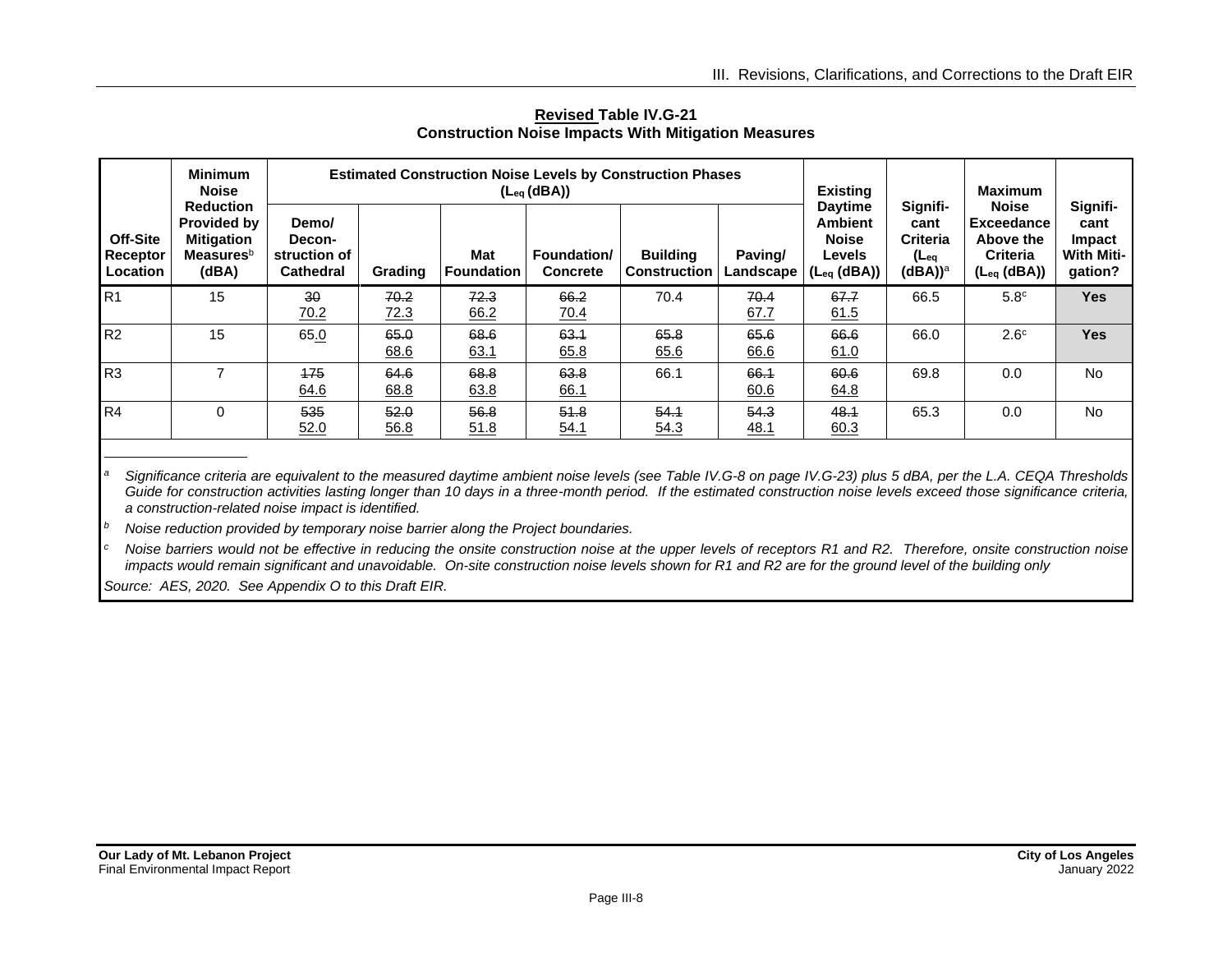Section IV.G, Noise, page IV.G-41, revise the third through fifth full sentences as follows:

The noise modeling conservatively assumed that both loading areas would be operating concurrently to analyze the highest potential levels of noise that could occur and did not account for the existing use of this area of the Project Site for loading/unloading activities in connection with operation of the church. In reality, both loading areas would be used infrequently, and it is unlikely that both loading areas would be used simultaneously neither loading area would be used on a regular basis, and the simultaneous use of both loading areas would rarely occur. Nonetheless, this Draft EIR discloses the most conservative noise scenario to inform the public and decision makers, and regardless, the noise from the operation of only one loading area would still result in a significant impact at receptor location R1.

#### **IV.H.1 Public Services—Fire Protection**

Section IV.H.1 Public Services—Fire Protection, page IV.H.1-16, insert the following after the second full paragraph:

In light of the above, the following data on response times for the fire stations serving the Project Site is provided for informational purposes only. For the January 2021 to June 2021 period, at Fire Station 58, the operational response time for EMS calls was seven minutes one second and six minutes 41 seconds for non-EMS calls;<sup>18A</sup> for Fire Station 61, the operational response time for EMS calls was seven minutes six seconds and six minutes 45 seconds for non-EMS calls;<sup>18B</sup> for Fire Station 68, the operational response time for EMS calls was six minutes 42 seconds and six minutes 14 seconds for non-EMS calls;<sup>18C</sup> for Fire Station 92, the operational response time for EMS calls was seven minutes 40 seconds and six minutes 40 seconds for non-EMS calls;<sup>18D</sup> and for Fire Station 43, the operational response time for EMS calls was six minutes 40 seconds and six minutes 35 seconds for non-EMS calls.<sup>18E</sup> During the same period, Citywide operational response times for EMS calls were six minutes 50 seconds and six minutes 26 seconds for non-EMS calls.18F

- *18B LAFD, Station 58 Response Metrics January–June 2021, www.lafd.org/fsla/stationsmap?station=58&year=2021, accessed July 16, 2021.*
- *18c LAFD, Station 58 Response Metrics January–June 2021, www.lafd.org/fsla/stationsmap?station=58&year=2021, accessed July 16, 2021.*

*<sup>18</sup>A LAFD, Station 58 Response Metrics January–June 2021, www.lafd.org/fsla/stationsmap?station=58&year=2021, accessed July 16, 2021.*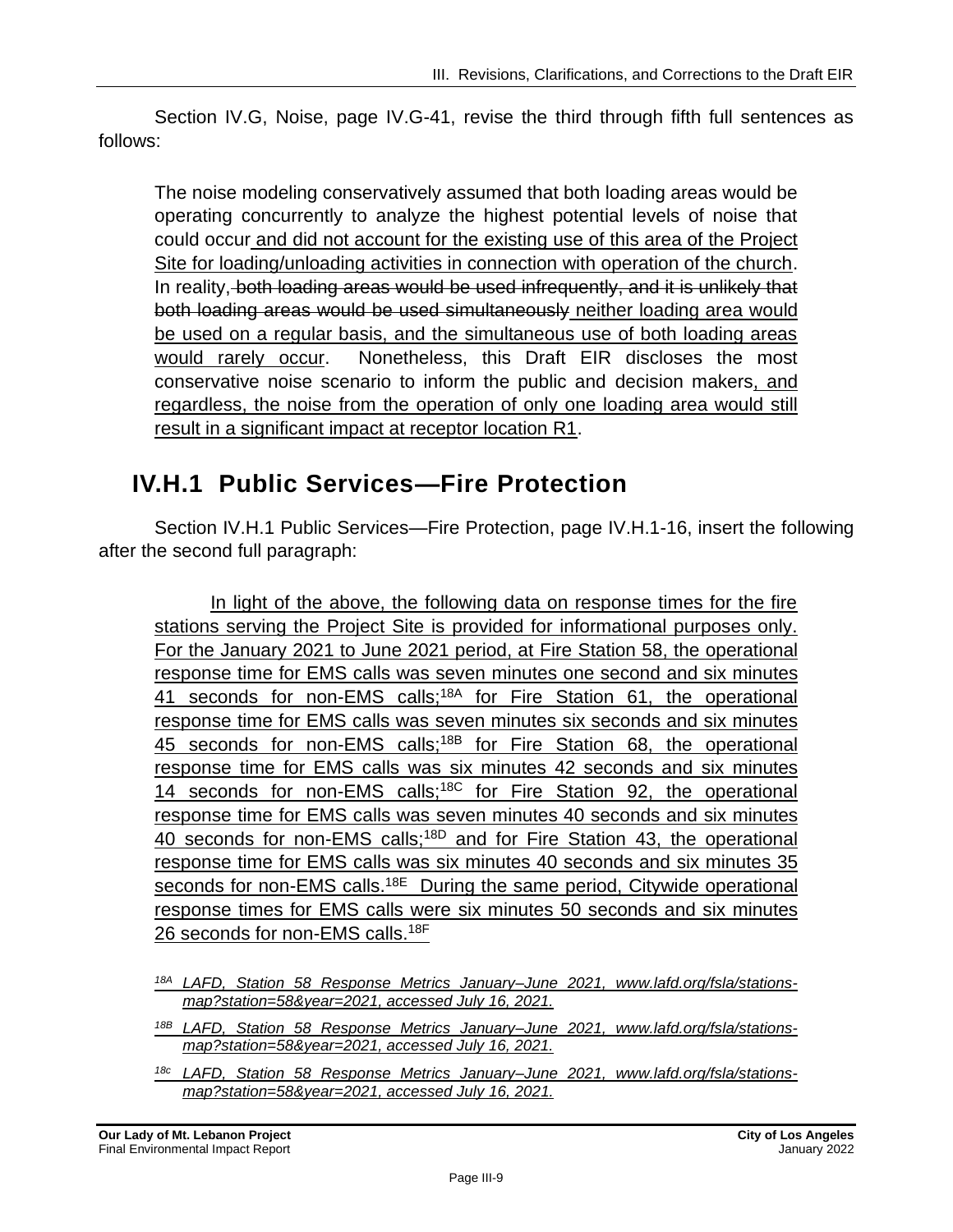- *18D LAFD, Station 58 Response Metrics January–June 2021, www.lafd.org/fsla/stationsmap?station=58&year=2021, accessed July 16, 2021.*
- *18E LAFD, Station 58 Response Metrics January–June 2021, www.lafd.org/fsla/stationsmap?station=58&year=2021, accessed July 16, 2021.*

# **IV.H.2 Public Services—Police Protection**

No corrections or additions have been made to this section of the Draft EIR.

#### **IV.H.4 Public Services—Libraries**

No corrections or additions have been made to this section of the Draft EIR.

#### **IV.I. Transportation**

Section IV.I, Transportation, page IV.I-16, delete the third bullet point:

• Metro Rapid 705 Route 705 is a rapid line that travels from West Hollywood to Vernon via La Cienega Boulevard and Vernon Avenue.

## **IV.J. Tribal Cultural Resources**

No corrections or additions have been made to this section of the Draft EIR.

#### **IV.K.1 Utilities and Service Systems—Water Supply and Infrastructure**

No corrections or additions have been made to this section of the Draft EIR.

#### **IV.K.2 Utilities and Service Systems—Energy Infrastructure**

No corrections or additions have been made to this section of the Draft EIR.

## **V. Alternatives**

No corrections or additions have been made to this section of the Draft EIR.

*<sup>18</sup>F LAFD, Station 58 Response Metrics January–June 2021, www.lafd.org/fsla/stationsmap?station=58&year=2021, accessed July 16, 2021.*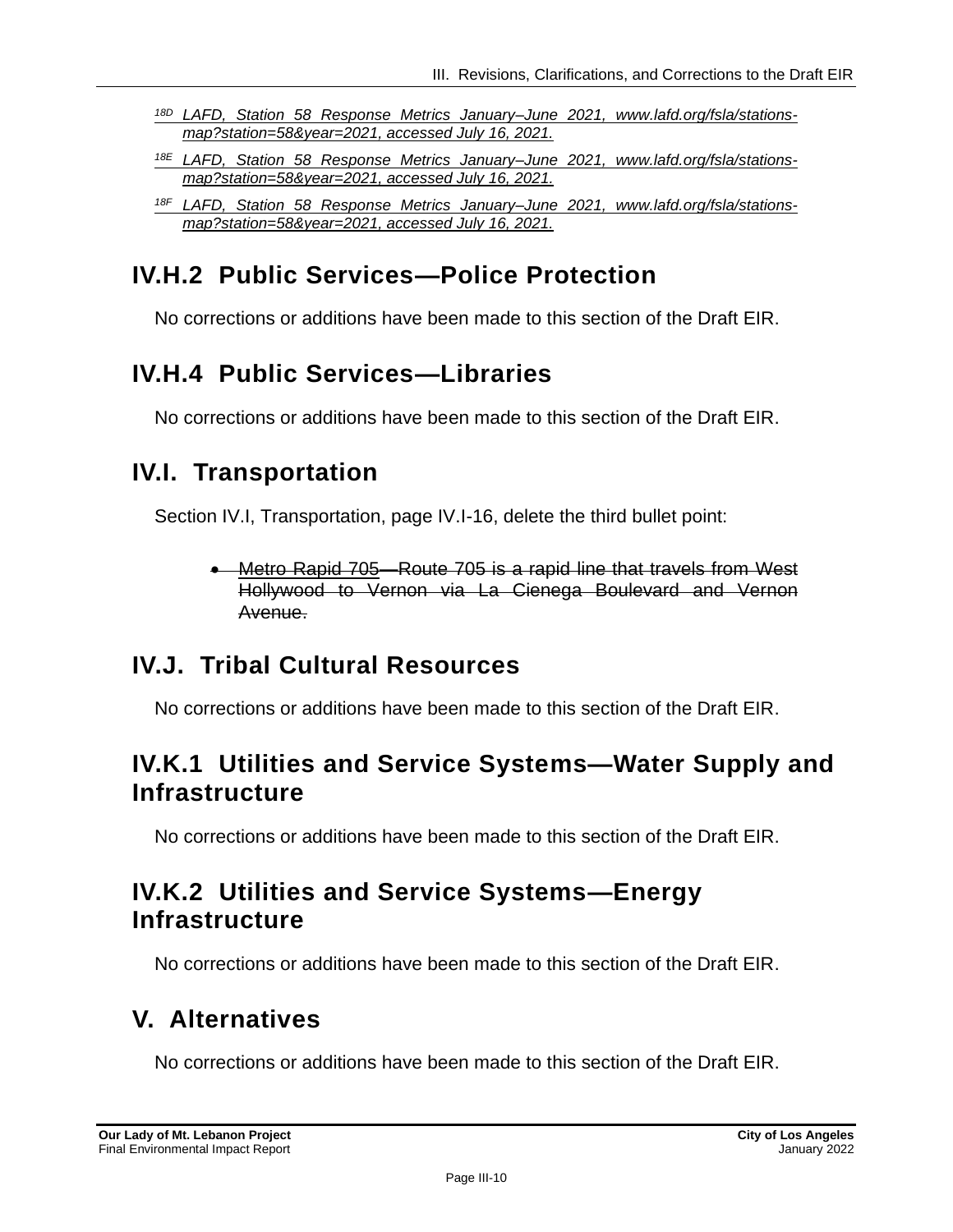## **VI. Other CEQA Considerations**

No corrections or additions have been made to this section of the Draft EIR.

#### **Appendix N—Land Use and Planning Section Tables**

Appendix N, Land Use and Planning Section Tables, page 26, revise the fourth through fifth sentences of the consistency analysis for "Increase person and goods movement and travel choices within the transportation system" as follows:

In particular, Metro provides rapid bus service on Line 705, which runs from West Hollywood along La Cienega Boulevard and Vernon Avenue through Mid-City and South Los Angeles to Vernon. Metro also provides local bus services on Line 105, which has the same route as Rapid Line 705.

# **B. Effect of Corrections and Revisions**

CEQA Guidelines Section 15088.5 requires that an EIR which has been made available for public review, but not yet certified, be recirculated whenever significant new information has been added to the EIR. The entire document need not be circulated if revisions are limited to specific portions of the document.

The relevant portions of CEQA Guidelines Section 15088.5 read as follows:

- *(a) A lead agency is required to recirculate an EIR when significant new information is added to the EIR after public notice is given of the availability of the draft EIR for public review under Section 15087 but before certification. As used in this section, the term "information" can include changes in the project or environmental setting as well as additional data or other information. New information added to an EIR is not "significant" unless the EIR is changed in a way that deprives the public of a meaningful opportunity to comment upon a substantial adverse environmental effect of the project or a feasible way to mitigate or avoid such an effect (including a feasible project alternative) that the project's proponents have declined to implement. "Significant new information" requiring recirculation include, for example, a disclosure showing that:*
	- *(1) A new significant environmental impact would result from the project or from a new mitigation measure proposed to be implemented.*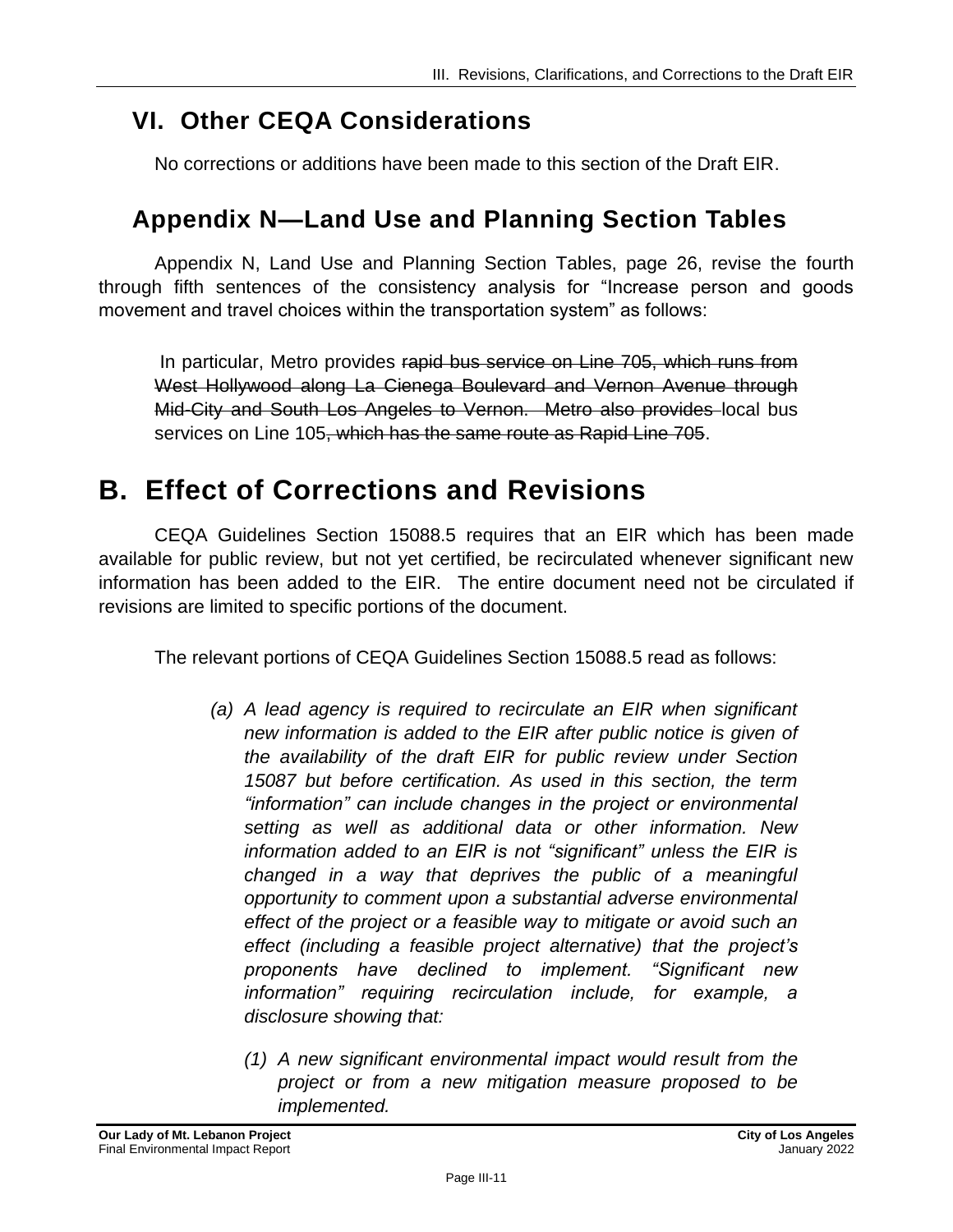- *(2) A substantial increase in the severity of an environmental impact would result unless mitigation measures are adopted that reduce the impact to a level of insignificance.*
- *(3) A feasible project alternative or mitigation measure considerably different from others previously analyzed would clearly lessen the environmental impacts of the project, but the project's proponents decline to adopt it.*
- *(4) The draft EIR was so fundamentally and basically inadequate and conclusory in nature that meaningful public review and comment were precluded. (Mountain Lion Coalition v. Fish and Game Com. (1989) 214 Cal.App.3d 1043)*
- *(b) Recirculation is not required where the new information added to the EIR merely clarifies or amplifies or makes insignificant modifications in an adequate EIR.*

The information contained in this section clarifies, amplifies, or refines information in the Draft EIR but does not make any changes that would meet the definition of "significant new information" as defined above. The information added to the Draft EIR does not change the Draft EIR in a way that deprives the public of a meaningful opportunity to comment upon a new or substantially increased significant environmental effect of the Project or disclose a feasible alternative or mitigation measure the Applicant has declined to adopt.

Specifically, the revisions above include clarification of the Project's haul route, its proximity to bus lines, and minor additions and corrections to the regulatory setting and analyses in response to comments received on the Draft EIR. This section also includes the addition of Project Design Feature NOI-PDF-6 and revisions to Mitigation Measure NOI-MM-1 in response to comments received on the Draft EIR. These additions and corrections would not result in new significant impacts or increase the impacts of the Project. These revisions would also not constitute feasible mitigation measures considerably different from others previously analyzed that would clearly lessen the environmental impacts of the project, but the Applicant declines to adopt it.

Therefore, the additions and corrections contained in this section and the information contained in Section II, Responses to Comments, of this Final EIR, clarify, amplify, or make insignificant changes to the Draft EIR. In addition, Section II, Responses to Comments, of this Final EIR, fully considers and responds to comments stating that the Project would have significant impacts not disclosed in the Draft EIR and demonstrates that none of these comments provided substantial evidence that the Project would result in changed circumstances, significant new information, considerably different mitigation